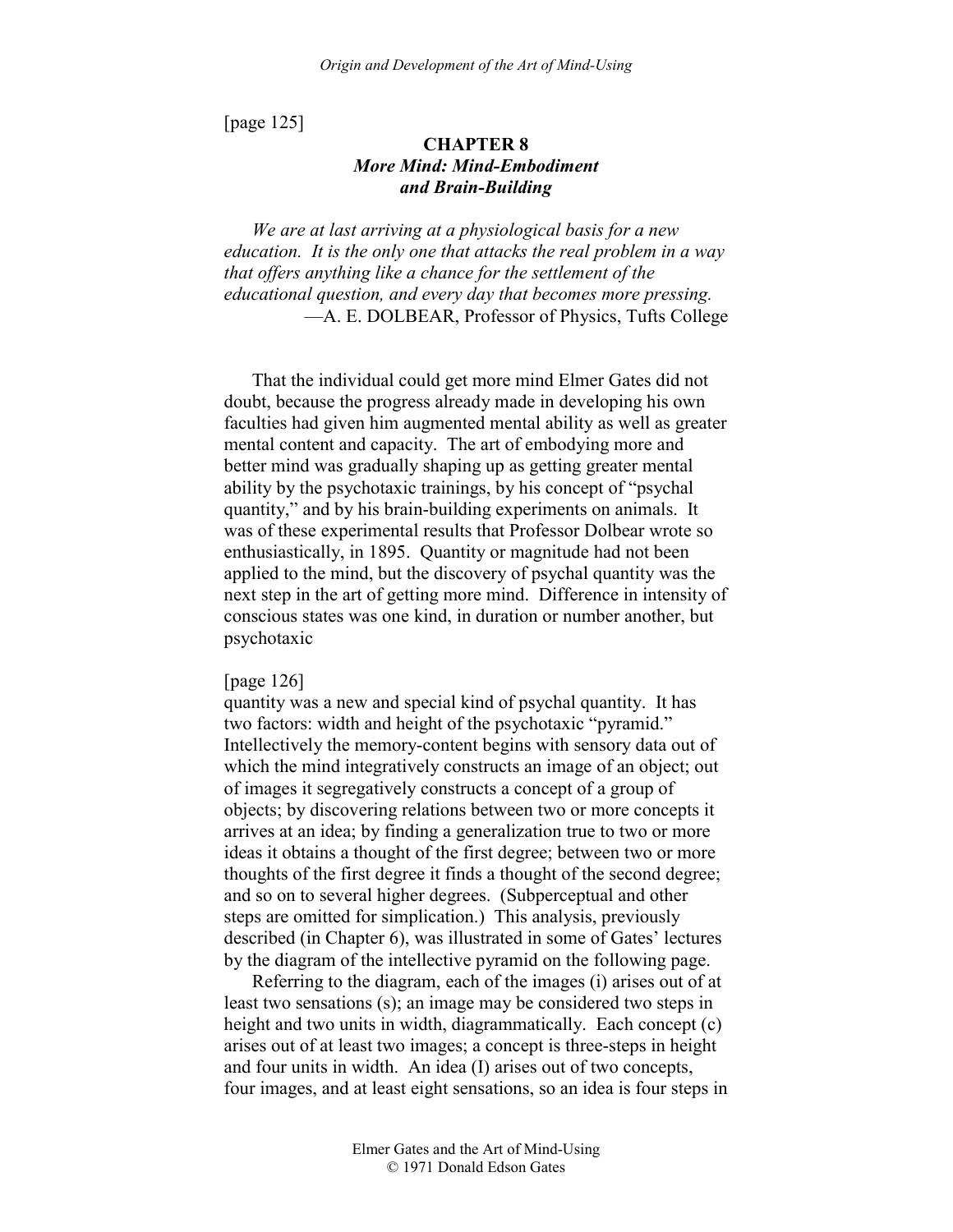height and eight units in width and contains eight units of the first step, four of the second, two of the third, and one of the fourth. An image is a larger psychotaxic quantity than a sensation, a con-cept larger than an image, an idea larger than a concept; and all in the two senses of width and height. A first-degree thought (T1) arises out of at least two ideas and is five steps in height and at least sixteen units in width; a second-degree thought (T2) arises out of at least two first-degree thoughts and is six steps in height and at least thirty-two units in width.

To remember an idea is to embody more mind than to remember a concept. The person who has the greatest number of true ideas has the most mind as regards ideation, and more especially so if by Mind Art methods he can ideate more rapidly, easily, and vividly, and still more especially if he attains more new and true ideas. A man with a thousand ideas in chemistry

[page 127]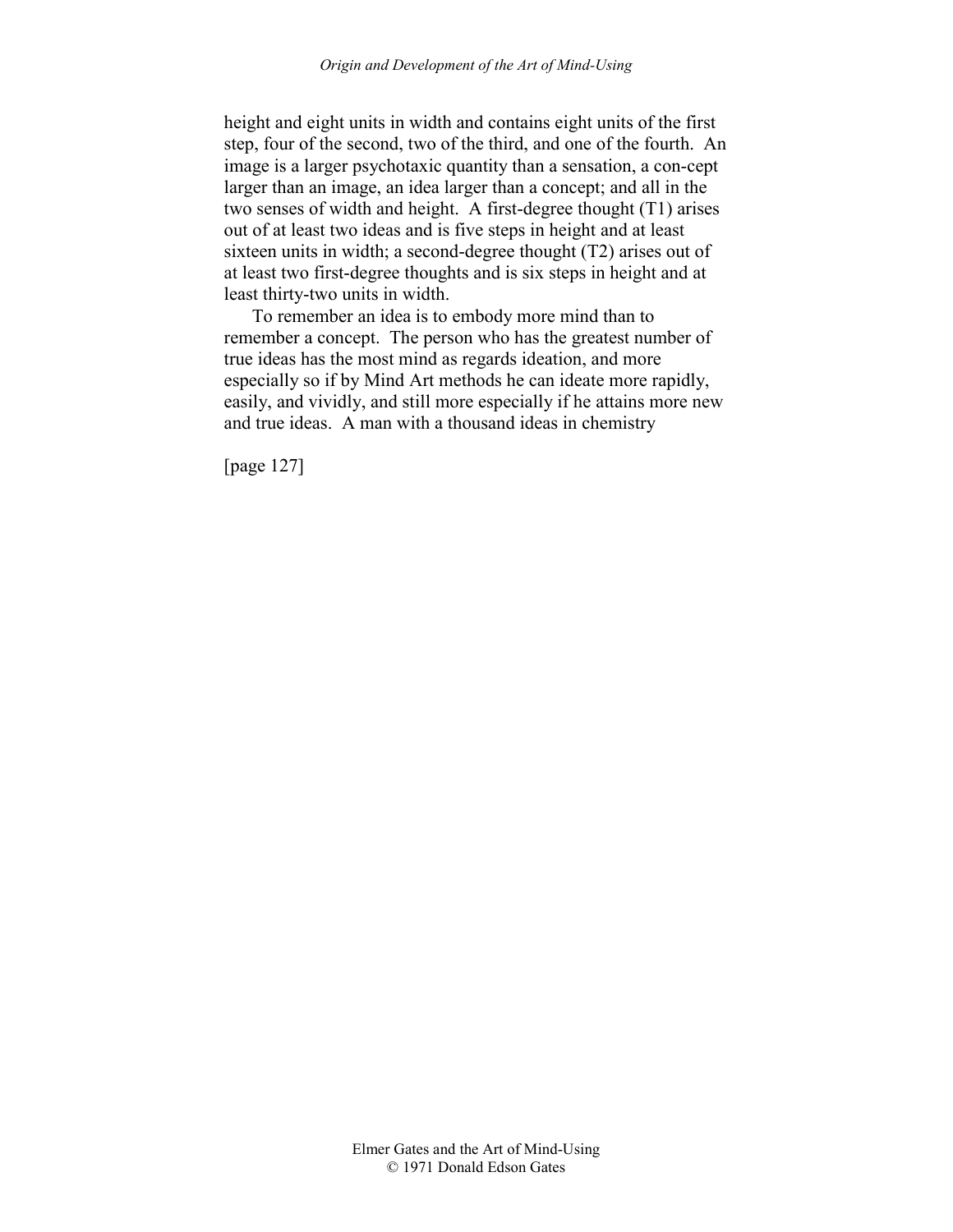

PSYCHAL QUANTITY Simplified Diagram of the Intellections

# [page 128]

and ten in mathematics and one in electricity has less mind intellectively than one who has a thousand ideas about each. A thought represents knowledge about a larger group of phenomena than does an idea; it covers a larger domain of nature; it represents a greater complexity of structural change enregistered in the brain and integratively a higher conscious generalization. I anatomically, psychologically, and environmentally represents a smaller quantitive interrelation between the two ideas than would two such thoughts of equal rank.

"Mind is an adaption of self to environment," Gates further explained: "an inward urging and choice of feeling, accompanied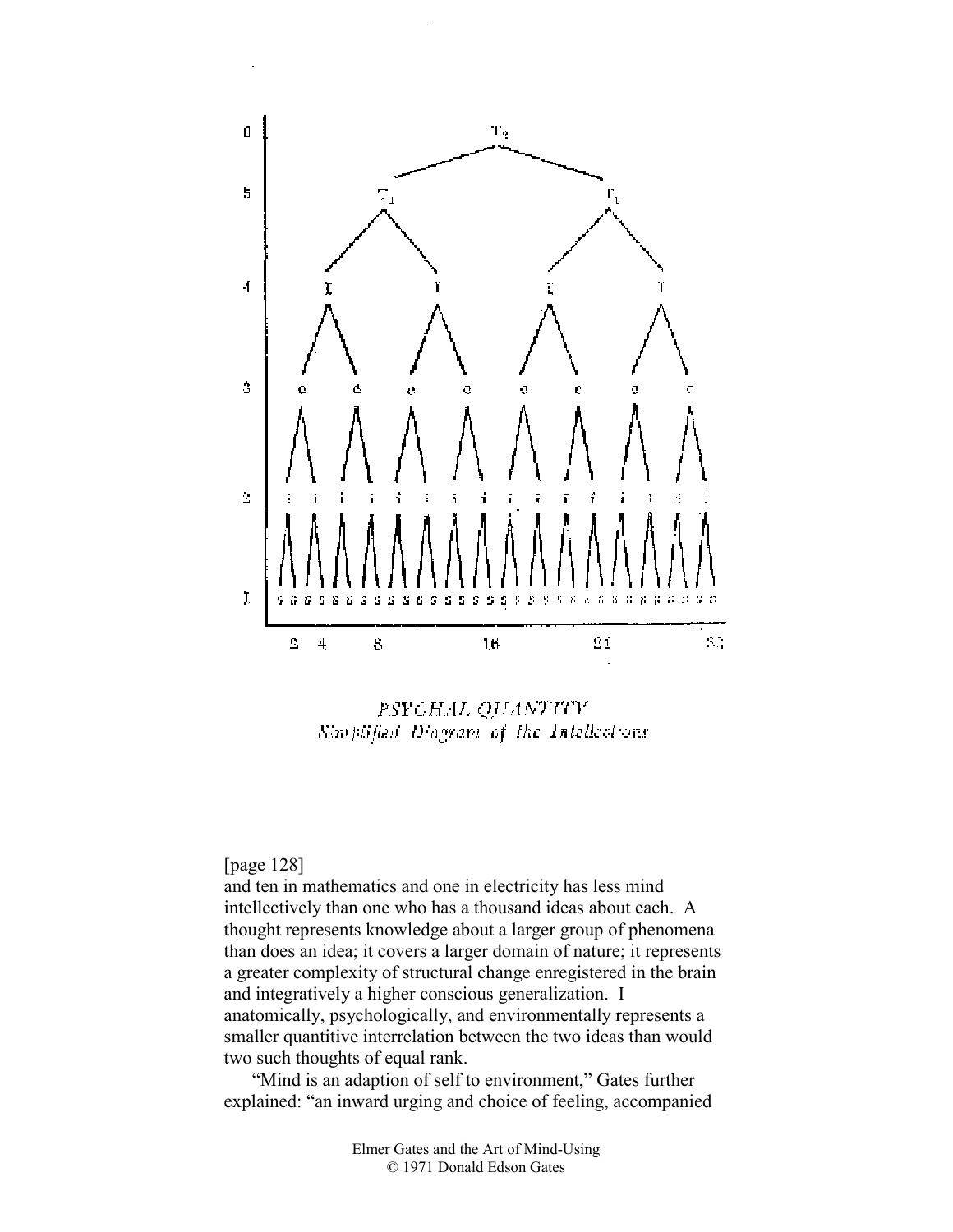by pleasure and pain, drives and leads; through intellections, knowledge is gained of things and their relations, of opportunities and dangers (as interpreted by feeling); and activities are volitionally carried out which feeling has chosen. Through environmental stimuli is gained a knowledge of relations to outward things, and this knowledge, these feelings, these conations, by which the organism adapts are *mental processes* the capacity is a mental power."

The discovery of brain-building and mind-embodiment came about not only because Gates shrank from vivisection but because he realized that the study of functionalization in the brain of animals—as then carried out by cutting away part of the brain to find what mental faculty would be missing or affected—was certain to lead to wrong conclusions. Cutting out an area of the cortex would produce pathological and abnormal results, destroy the circulation to other areas, and cut off connections to them through tracts of associated fibers. His psychologic research was planned to answer the questions: Does mind activity make any observable growth changes in the brain? Does unusual mental activity produce an unusual structural or chemical difference in any part of the brain?

He regretted deeply that more was not known about the mind and its relation to the body. He was "tired of theories," so he studied the subject with the aid of the art of mind-using. He attained the insight that led to the new method of research

# [page 129]

and plan of the animal experiments in brain-building. He set to work to become familiar with anatomy, histology, and microscopy so as to be ready for the work as soon as he could obtain facilities; and he sought the help of specialists. This work led to the discovery of brain-building, which confirmed his judgment that mind always requires an organism for its manifestation; and science knows of no instance of mental phenomena occurring without being manifested by a living body.

His new method of research was to give some individuals of a selected species of trainable animal an extraordinary training in the normal use of some one mental function, far beyond that ever before received by that species; to allow another comparable group to go untrained, by their usual life; and to deprive another group of the opportunity to use this function. The brains of these three groups would then be examined to see if differences in amount of mental content (or psychal quantity) would produce corresponding differences in complexity of the brain structure in which these memories were enregistered. After some consideration he chose a faculty of which the animal could be deprived without mutilation: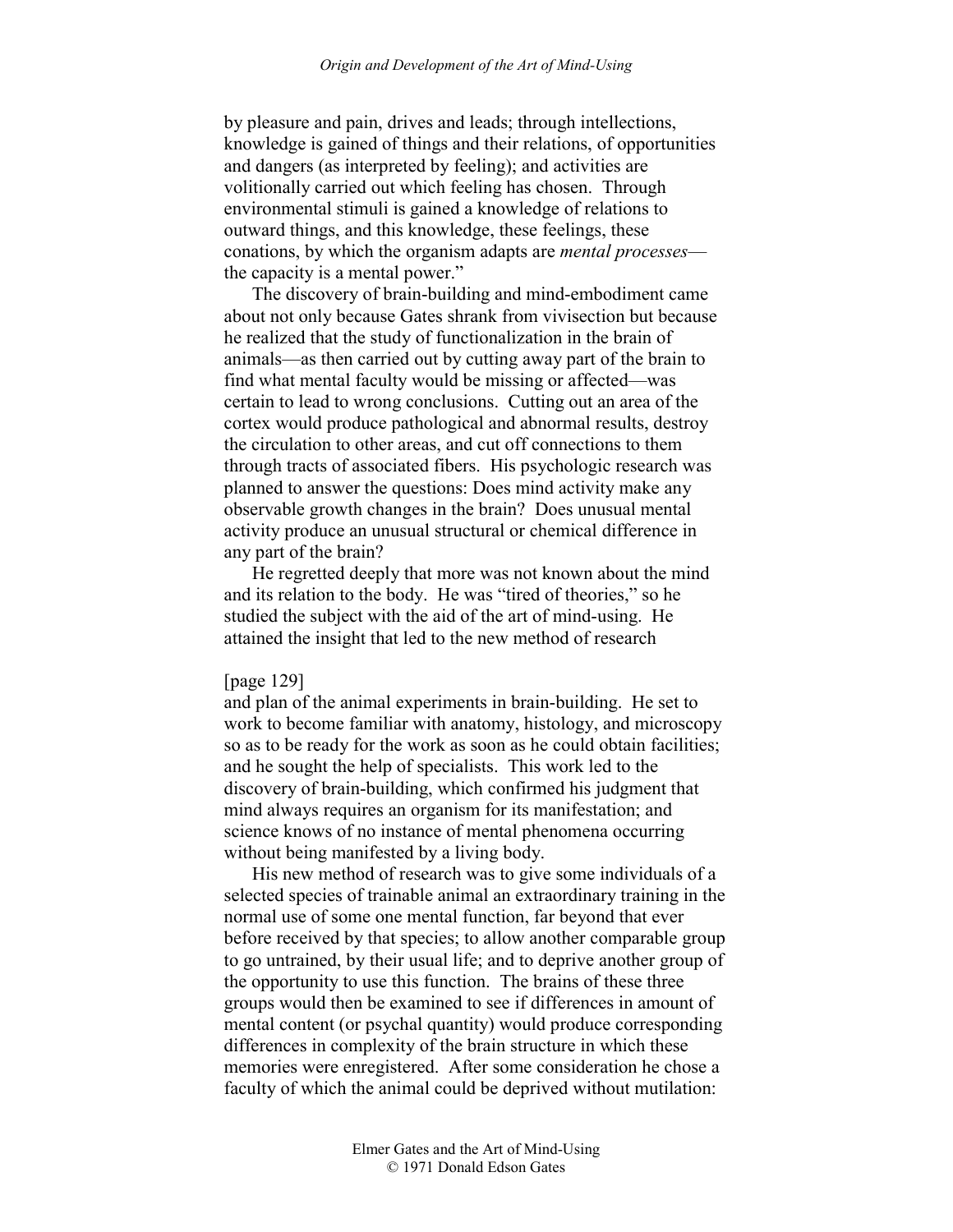sight. He could make a room from which light could be excluded (he made the "darkest room in the world" the press reported). It was not easy to make a soundless room, and there were no other mental faculties that could be so easily suppressed. After much preliminary work he chose to work with collies, rabbits, and guinea pigs.

For example, experiments were made on three groups of collies by color training. Group A were given an unusual and extraordinary training of the seeing functions. It took several years to find out how to do the training. Gates saw after many trials that the dog must be made to discriminate between as many color differences as within its mental capacity; that each must be based on a sight stimulus of just sufficient intensity and duration to make an adequate sense impression, and be discriminated; that indication of each must be based on some conscious bodily movement or conation, for instance the turning over of only green pans in a collection of many colored ones, all smeared

### [page 130]

with fresh meat, to find a bit of meat under them. The dog would soon learn to turn over only the green pans; then the color would be changed until all distinguishable steps of the seven primary colors had been discriminated. Then the hues with their shades and tints were tested . . . then the least noticeable differences, and so on.

It took too long to wash the pans to keep them from smelling (there were a thousand pans in a room thirty-five by ninety feet), so all were fastened down with meat under them except the selected color. Another method used colored flap-doors hinged at the top, with only those of the selected color opening. A variation for older dogs used colored plaques of metal, like a large checkerboard, all being charged with an induction coil to give a slight shock to the dog's moistened feet except the selected color. Two collies became proficient in operating a device with pianolike keys of selected color. For a year-in some cases a year and a half-the puppies would make fifty to five hundred color discriminations daily, until one group of six had made over 180,000 as evidenced by correct conations. Gates had to train himself to keep up with them. Iridescences, opacities, transparencies, areas of two or three colors, and differently shaped color areas were also discriminated. He had not trained more than three classes of dogs when he found they would remember details in greater number and for a longer time if the color differences were presented in classific groups according to their physicochemical and psychological relations. Certain kinds of mental activity should be performed at the same periods each day; and a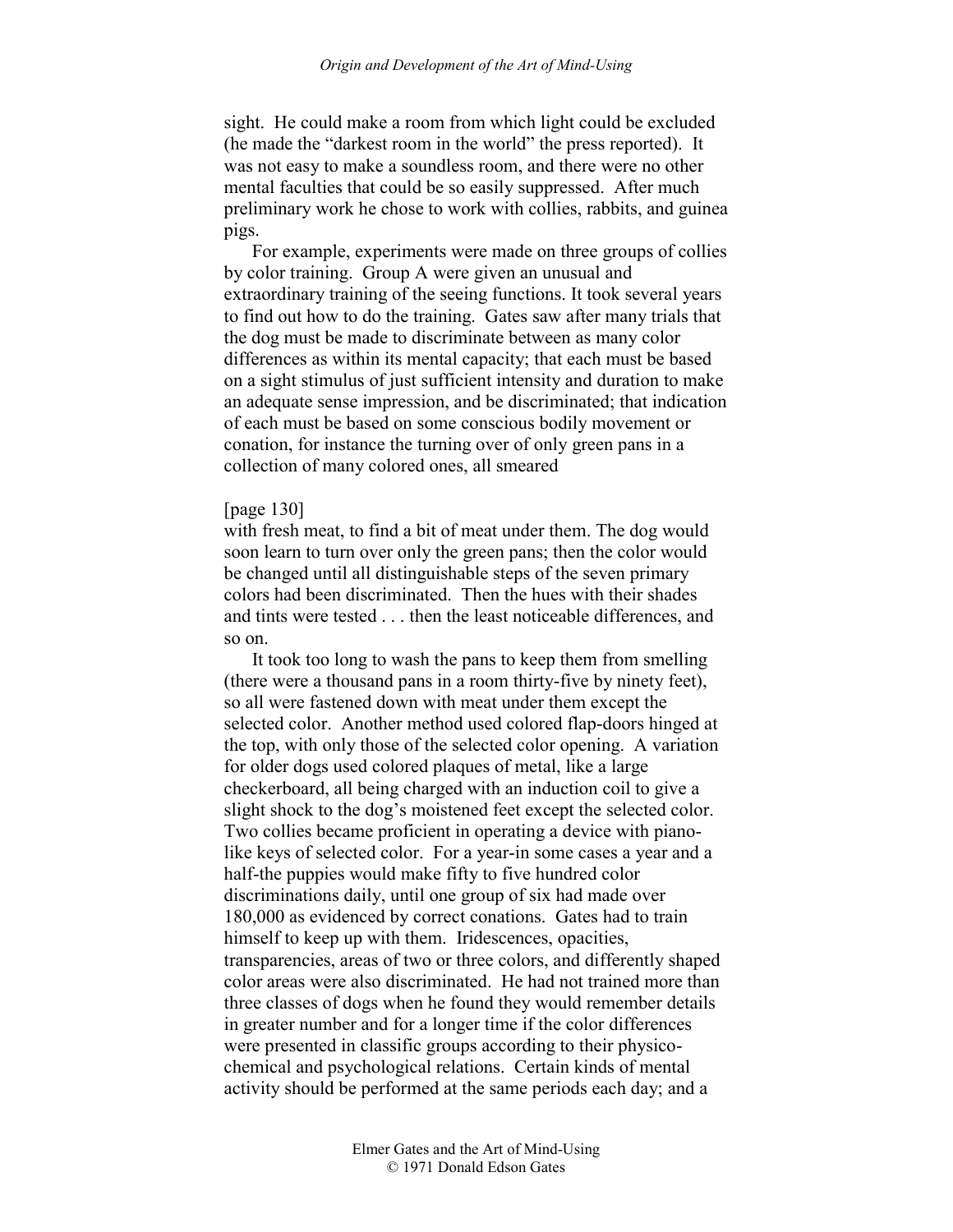tired dog did not learn so quickly nor remember so readily as one with surplus energy; the fatigue point was lowered by systematically interrupted sleep, and so on.

Group B consisted of eleven collies that had had an ordinary life on a farm. Group C consisted of four collies, two from one litter and two from another, whose mothers had been placed in the darkroom a few weeks before the puppies were born, and they saw no light for a year and a half.

It was emotionally not easy to have these dogs chloroformed

# [page 131]

and killed to have their brains preserved for examination. The art of making examinations of the cellular structure of brains was in its infancy; still more so, Gates pointed out, was the chemical examination of brain tissues, so stains were depended on without knowing the chemical changes produced. But when two areas stained differently with the same stain, a chemical difference was indicated. He fully convinced himself (he was not trying to convince anyone else) that differences of mind-activity did create chemical differences in the cellular brain tissues and that dogs of Group A had a greater number of well-developed pyramidal and granular (easily seen) brain cells per unit area of cortex in the region of the cerebellum and of the cuneus than had Group B, and a far greater number than Group C. At first he considered that a number of new cells were created, but later he decided that incipient and undeveloped cells were structurally developed. Of course some dogs of the same litter inherited more well-developed brain cells than others, but none inherited as many as a trained dog. The unavoidable conclusion was that only a few of the inherited brain-cells in any area are ever developed; most of the mind that any animal might have developed remains unembodied and most of the brain undeveloped. In addition, he was certain that beyond any ordinary internal structural development, these special mind activities actually created new and additional internal structures, physical and chemical, in the cell body a conclusion confirmed by his experiments on unicellular organisms.

Similar trainings with other animals and other functions, and post-mortem examination of the brains of people who had not used certain mental functions while alive, led to his conclusion that conscious mental experiences created in definite parts of the brain structural enregistrations that were the memories of those experiences. These experiments showed that mind is causatively connected with the organism, that the experiences of consciousness embody themselves as organic structures, that the individual can by conscious processing be given more brains and more mind.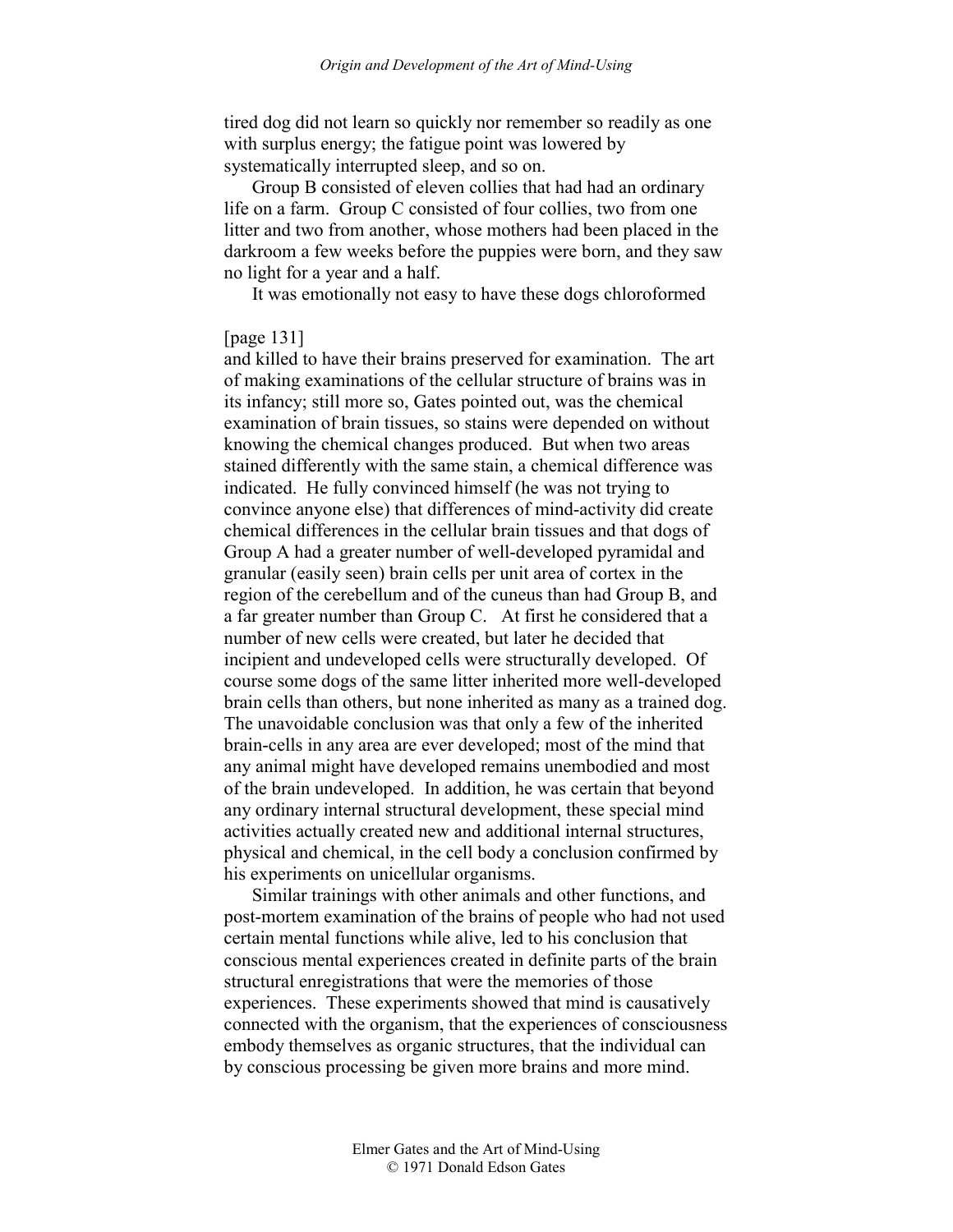# [page 132]

Gates took pains to point out that these researches were made when he had experimental facilities of the most meager kind, but just sufficient. He wished to make it clear that the Mind Art was based on established fact and experience and was not necessarily dependent on any interpretation of his. "The art of mentation," he wrote, "was developed and practiced before I had any knowledge of brain-building; and it has no necessary connection with the value or verity of the mentative methods. Had these experiments on animals never been made, the main practical outline of the Mind-art would have been formulated, and in nearly the same way, from my experimental studies of each kind of mental ability in myself and others while engaged in successful kinds of mental work, and my inventory of total rememberable content of minds. "The logical principle of consistence has been strongly operative, and many other converging lines of evidence have since led to the same conclusions. However, my brain-building experiments enabled me to explain to my satisfaction how the getting of more mind and brain takes place. Further study may modify some of my corollaries, but I do not think that the general conclusion that mind activity differentiates and integrates nervous structures and thus embodies itself in structure, will be modified."

Whatever the interpretation, he further concluded that functional activity produces structural growth and every conscious mental activity produces molecular and structural changes in the brain and other parts of the organism that are revivable as a memory; that memories belonging to the same class are enregistered approximately in the same parts of the brain, thus creating more structural mind-embodiment in those parts; that those parts can be associatively integrated into wholes, including memories of all kinds of knowledge and all departments of nature, making a comprehensive mind and personality. Each group of associatively integrated memories thus added to the brain is the acquisition of more mind and better mind-organs, and the basis from which to educe a moral disposition and attain all the higher powers of mind.

### [page 133]

Gates first tentatively described his results in 1890 (fifteen years after starting his studies), explained them more fully in 1892 and 1893, and first lectured publicly and published interviews in 1894. Extensive press notices showed the widespread interest of the public.

One of the first confirmations of his results came from Europe in 1894. (Dr. Aurelio Lui, of Professor Stephano's laboratory in Milan, published researches showing that as animals acquire more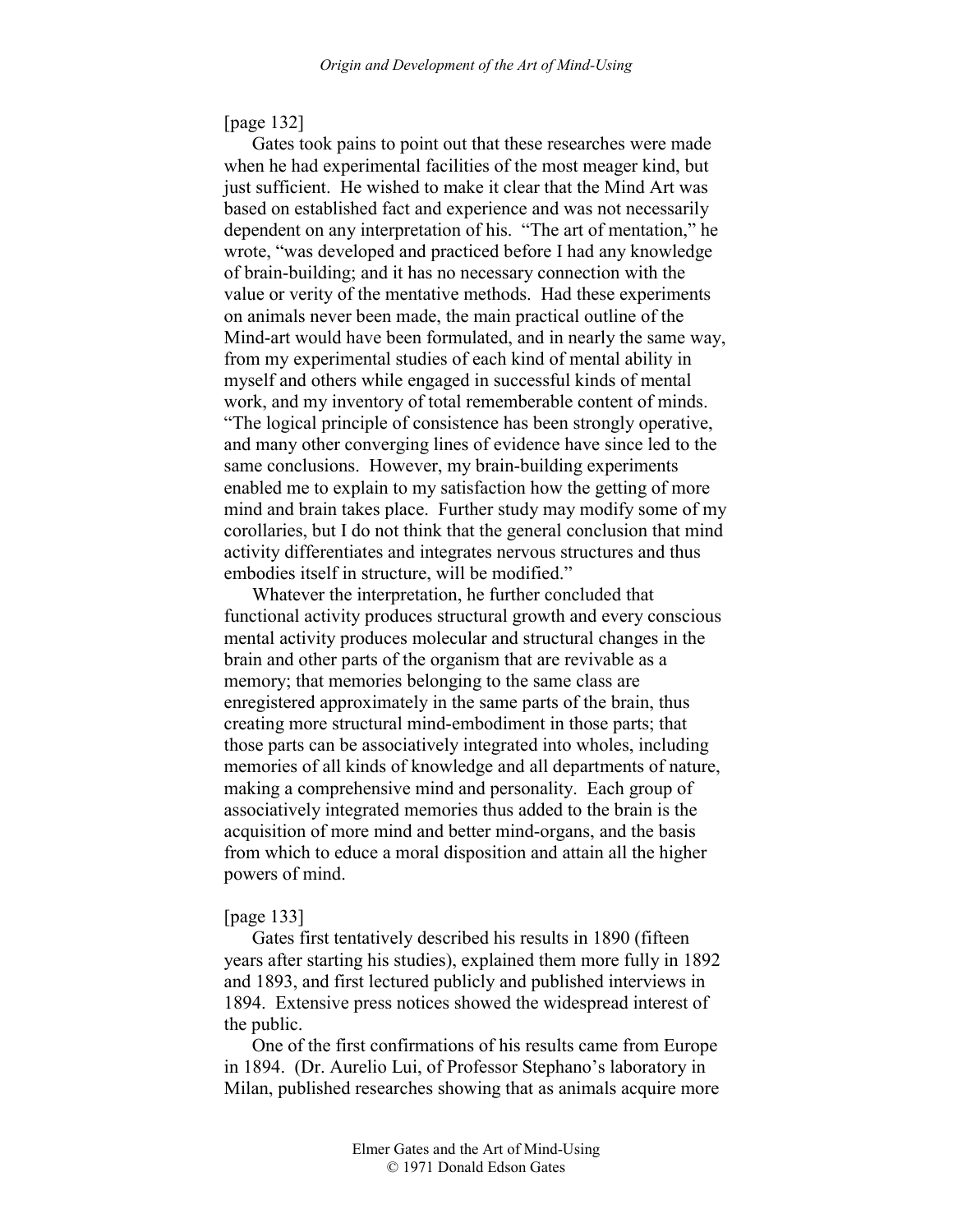#### *Origin and Development of the Art of Mind-Using*

skill and experience in walking there is a corresponding increase of certain cellular elements in the cerebrum.) But the main confirmation came from the rapid progress of physiology, notably from the observations of practicing physicians, Gates wrote thirteen years later. One of them, W. Hanna Thompson, *Brains and Personality*, Dodd, Mead, 1907, concluded:

"As none of these mental faculties, including speech, were connected with the brain-matter at birth, it follows that they were created by the individual himself anatomically modifying his own brain. . . .Here surely we come upon a most impressive fact; namely, that by constant repetition of a given stimulus we can effect a permanent anatomical change in our brain stuff, which will add a specific and remarkable cerebral function to that Place which it never had before....Another important conclusion is that we can make our brains, so far as special mental functions or aptitudes are concerned, if only we have the wills strong enough to take the trouble."

It is mental activity, as well as survival of the fittest, that develops structures in brain and body, Gates further remarked. It is not mere physical activity of the bodily organs: it is the mental activity of discriminating between the touches, pressures, muscular feelings, tints, shades and hues, and other stimuli that produces the increase in structural elements of the cortex and the rest of the body. Gates found that when a person had attained a certain capacity, or limit, in discriminating, after several

### [page 134]

times repeating that limit during a practice period and waiting a day, he could improve his performance and could discriminate a smaller difference. For example, if he could distinguish a shade of red that was 4 per-cent darker than the original red shade but could not quite distinguish a shade only 3 percent darker he found that he could after practice discriminate a little less than this 1 percent difference, perhaps 1/10-1/20 percent less. The amount depended on his mental quality and training. If this improved discrimination was repeated several times, and a day allowed to pass, on the next trial another step could be taken, and so on, each becoming a temporary standard of skill and serving as a new starting point. Gates considered he had amply demonstrated this law of development of "discriminative capacity," which was the kind of mind activity that would create additional cellular structures in the brain, and was the basis for skill-trainings.

This study of the effects of mind on organism led him to discover the relationship between morphology and mental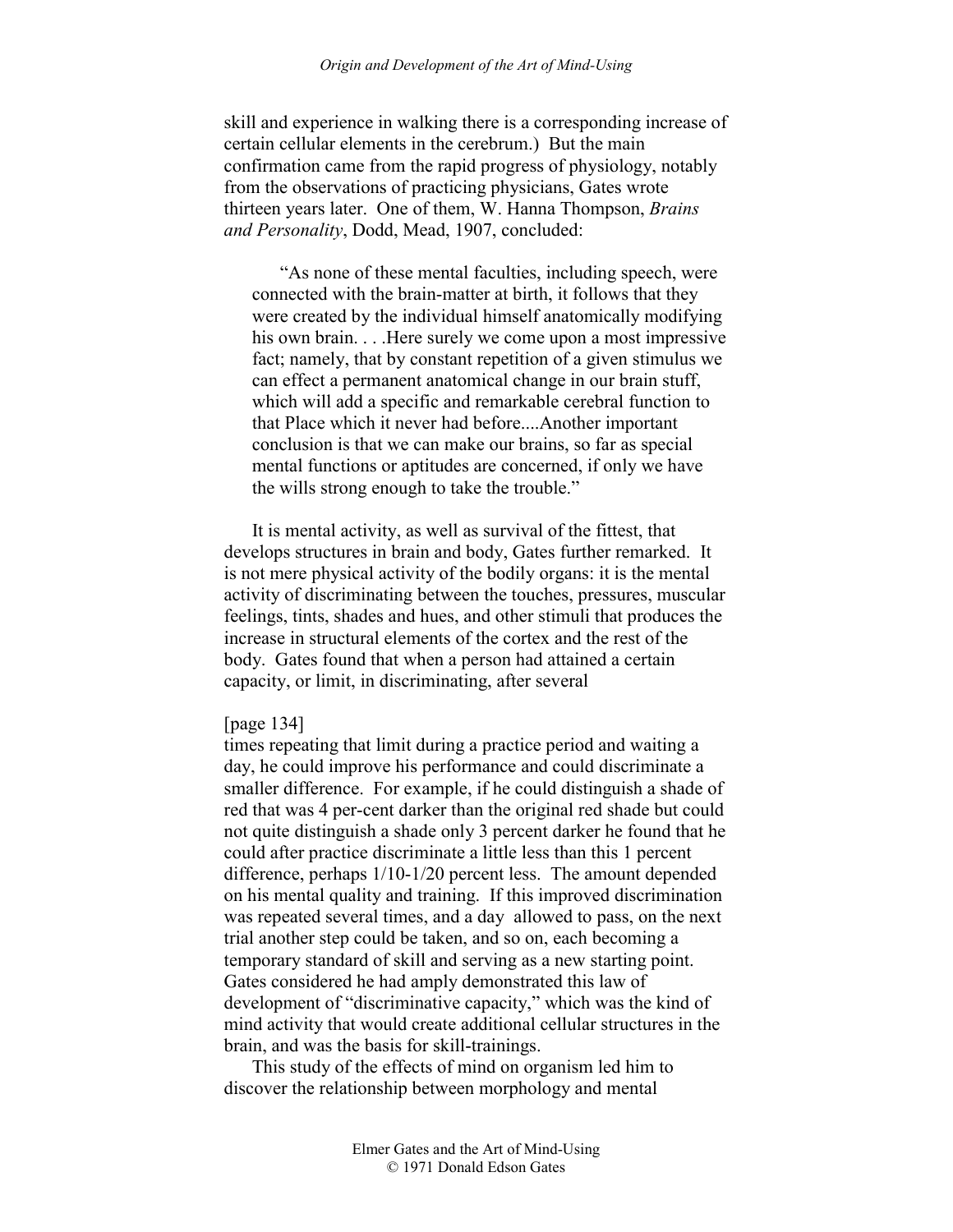activities. With limited facilities he studied the effect of selective propagation upon lower organisms. He produced rapid structural evolution by the method followed by horticulturists, so well described by Wallace and Darwin, but with a wholly different purpose: to note what mental activities arose with the appearance of structural changes. He likewise produced retrogression and noted the disappearance of mental activities with the disappearance of structures. It was the first time that experimental evolution had been applied to psychologic experiment; it was a study of psychogenesis. When variation is produced by survival, an adaptation may be produced that is not necessarily a higher order of mind. For instance, an infusorian born with a thicker and more pigmented skin on its back would be protected from a severity of light that destroyed others of that group. When it was allowed to propagate into millions of individuals, and then all were destroyed except for a few by increasing the intensity of light, after some generations the result was a carapace, or shell-like covering, fitting those surviving individuals to live in that

# [page 135]

particular environment without giving them increased mental capacity. When, however, those individuals were successively saved that could most quickly get out of the intense light projected upon them, a species was produced that was capable of surviving because of mental superiority. This was the true kind of evolution, by the acquisition of normal mental content and skill in overcoming adverse environmental conditions; and it consisted in learning introspectively the truth about the opportunities and dangers of the environment, in feeling emotionally its utility, beauty, and other qualities, and in conatively realizing or acting out the truth of such knowledge. That is, evolution is mindembodiment regulated by knowledge. Gates clearly saw by this line of research based on many experiments with lower organisms that evolution could be rationally directed and not left to the more chaotic and slower methods of survival of the fittest. Some of his experiments described in the lecture before the Philosophical Society of Washington in 1894 were appreciated by many of his audience—Lester Ward, for instance, who paid tribute to him from the floor, praising the importance and novelty of his work.

That mental content is an initiative factor in evolution was a conclusion that Gates considered important additional evidence of mind-embodiment. When an animal by accidental variation acquires new mental aptness of any kind, or is forced to cope with new kinds of enemies or opportunities or environment, it thereby acquires a new class of mental experience. This is a new kind of mental content between the elements of which relations and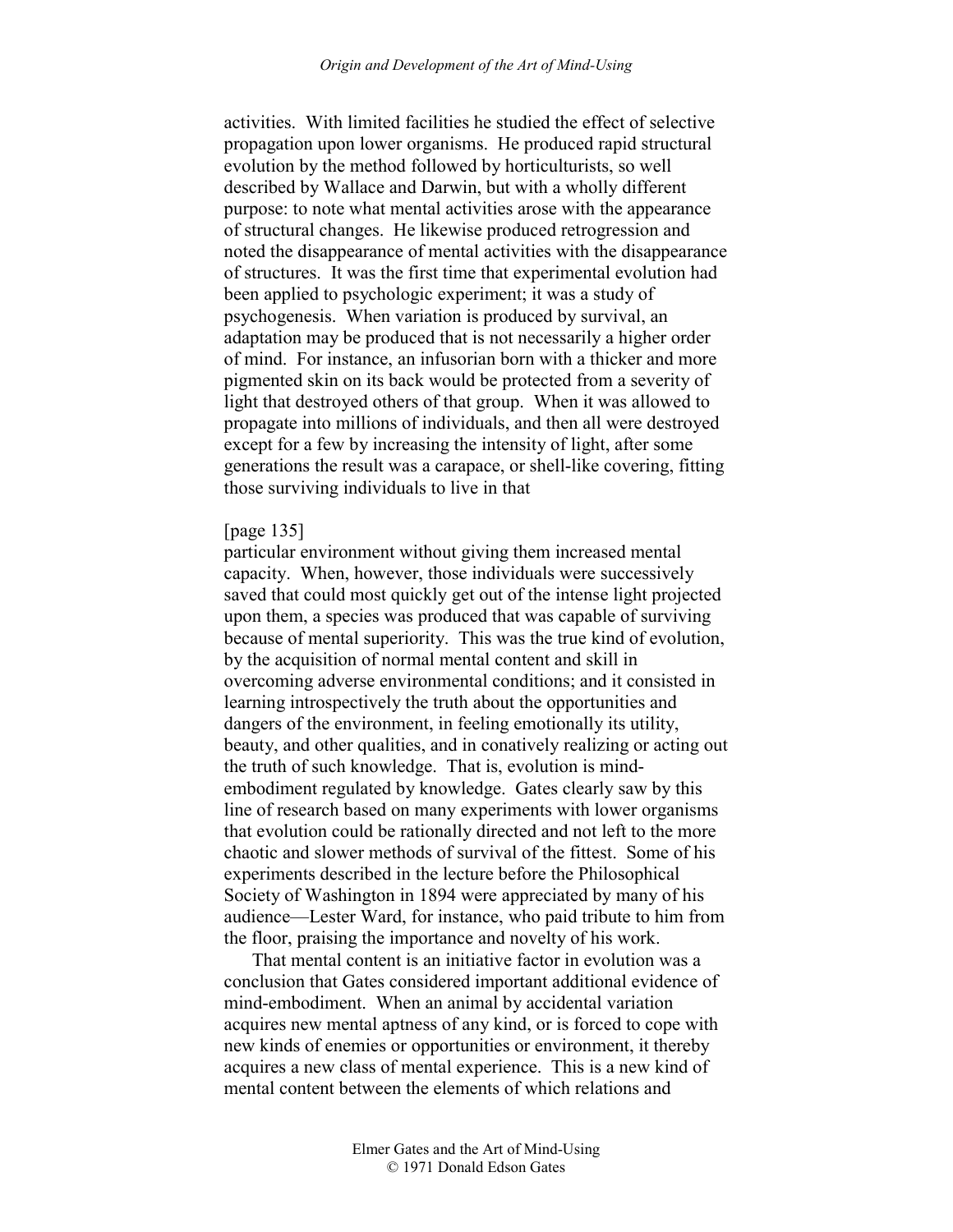associations arise, giving new judgments, impulses, and motives, thus modifying its reaction to the environment. This mental content, containing new facts, images, concepts, and ideas, is a new source of activities by which adaptations are made differently from before. It is the mind-factor in evolution, causative of progress, of morphology through modified nervous growth.

Gates was also impressed by his conclusion that cells are the psychologic as well as the anatomic units of an organism. His

# [page 136]

experiments demonstrated that cells are alive because they can feel stimuli and adapt acts to ends; since only mind has this property, cells, then, have minds and are alive because of it. The functioning of an organ consists in the combined functionings of its cells, and these function mentally. To change the functioning of an organ it is therefore necessary to modify the mentation of its individual cells.

His conviction that evolution is mind-embodiment (as pointed out in his article in the *Monis*t, July 1895, for instance) was the outcome of long-continued investigation, and was a fruitful influence in his work. He once expressed it this way: "External stimuli could have no evolutionary effect upon a dead thing; it can produce response only in a thing that is alive. That which in a cell responds is that which can feel and adapt, and that is a mental characteristic. This response is a self-activity, that is, a mental activity, and when repeated produces structural change in the cell. Hence, it is not the stimulus that produces growth, but the activity that responds and adapts. To increase the functional differentiation involves the concomitant differentiation in the functioning organ; else functions could exist without structures. The *whole course of evolution* is an ascending anatomical complexity of organism corresponding to the ascending psychological complexity of functioning.

"My experiments show that when two groups of cellular organisms of the lowest kind were caused to functionate in response to two kinds of stimuli different structural changes arose in them, according as their mental activities differed. There is also conclusive pathological evidence that lesion of certain parts of the brain produces loss of certain memories; that is, memories are physically embodied, and therefore consciousness by accumulating experience builds brain and mind simultaneously. More mind is always accompanied by more structure. Evolution is mindembodiment; increased mental capacity is always accompanied by an equally augmented structural complexity. More mind is the goal of evolution. To get more mind and learn how to use it seems to be the fundamental opportunity and duty and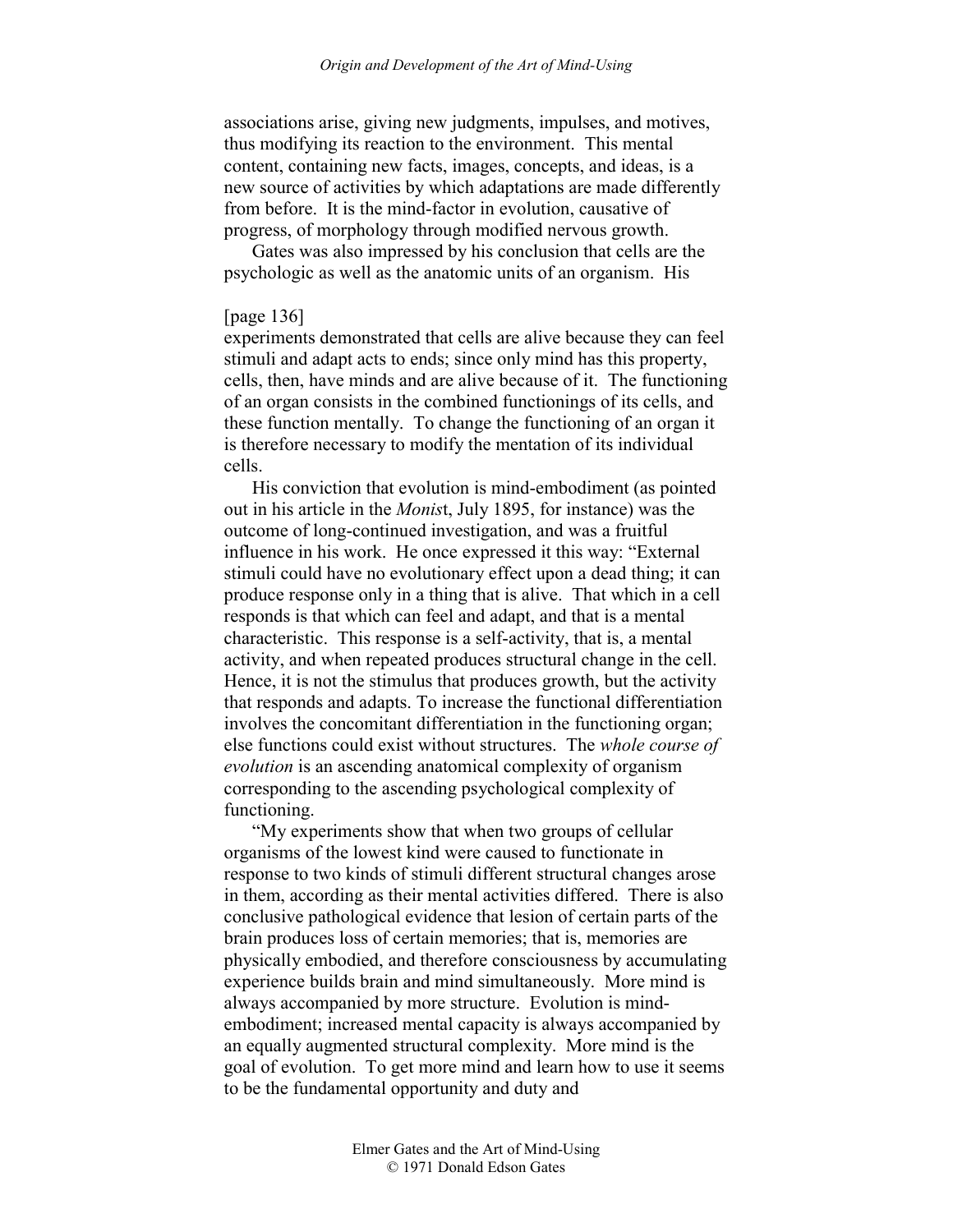[page 137]

purpose of life. To get less and less mind and to gradually lose the power to use it is the direct opposite of all hope and aspiration.

"When the actual knowledge-data of a science have been collected and learned, then the mental training of the intellective functions in that domain can be properly undertaken; and the next step in the biological growth of that brain, the next step in the psychological growth of that mind, in the evolutionary progress of the race in that science, and in the logical development of that science, will be one and the same. It will be practically impossible for a pupil not to take that step if he apply the mentative art. In these principles we have the educational curriculum outlined."

Mind-embodiment, or brain-building, consists in the enregistration of psychotaxic data as intellective mental content, as esthesic content, and as conative habits and skills. It is one of the cornerstones of an improved education, Gates emphasized. Every remembered conscious experience that the mind gets with itself or with environment is a datum; and if such data are psychologically classified, they are psychotaxic data. Through psychotaxic mindbuilding the individual gets *more mind*, in the sense not only of increased number of elements in cells and fibers that alone constitute a mind-mechanism but also of a more normal and taxonomic mind. Mind-building is comprised of the up-building of the intellect, the feelings and emotions, and the voluntary habits.

Intellect-building consists in causing consciousness to acquire by its own direct experience the psychotaxic data of the sciences in such a way as to enregister the corresponding memory structures in the brain, thus producing an efficient mentating machine. This method produces a normal mind whose memory content consists in data and brain-structures that are properly arranged (psychotaxically) instead of being chaotically jumbled together, and of conscious states that are true instead of largely false and theoretical. Intellect-building consists in learning the psychotaxic data of a science in a properly equipped laboratory

### [page 138]

capable of showing the phenomena in psychotaxic groups, in such a way that the pupil will systematically enregister all the sensory and image data as brain-structures and as intellective states; then in enregistering the concepts, then the ideas, and then the thoughts. The pupil will learn nothing dogmatically. He will know from his own experience every fact of that science.

Acquisition of the data of a psychotaxic science is in reality the embodiment of *more mind*. If it were possible to remove its total mental content, there would be no mind left. In most minds a large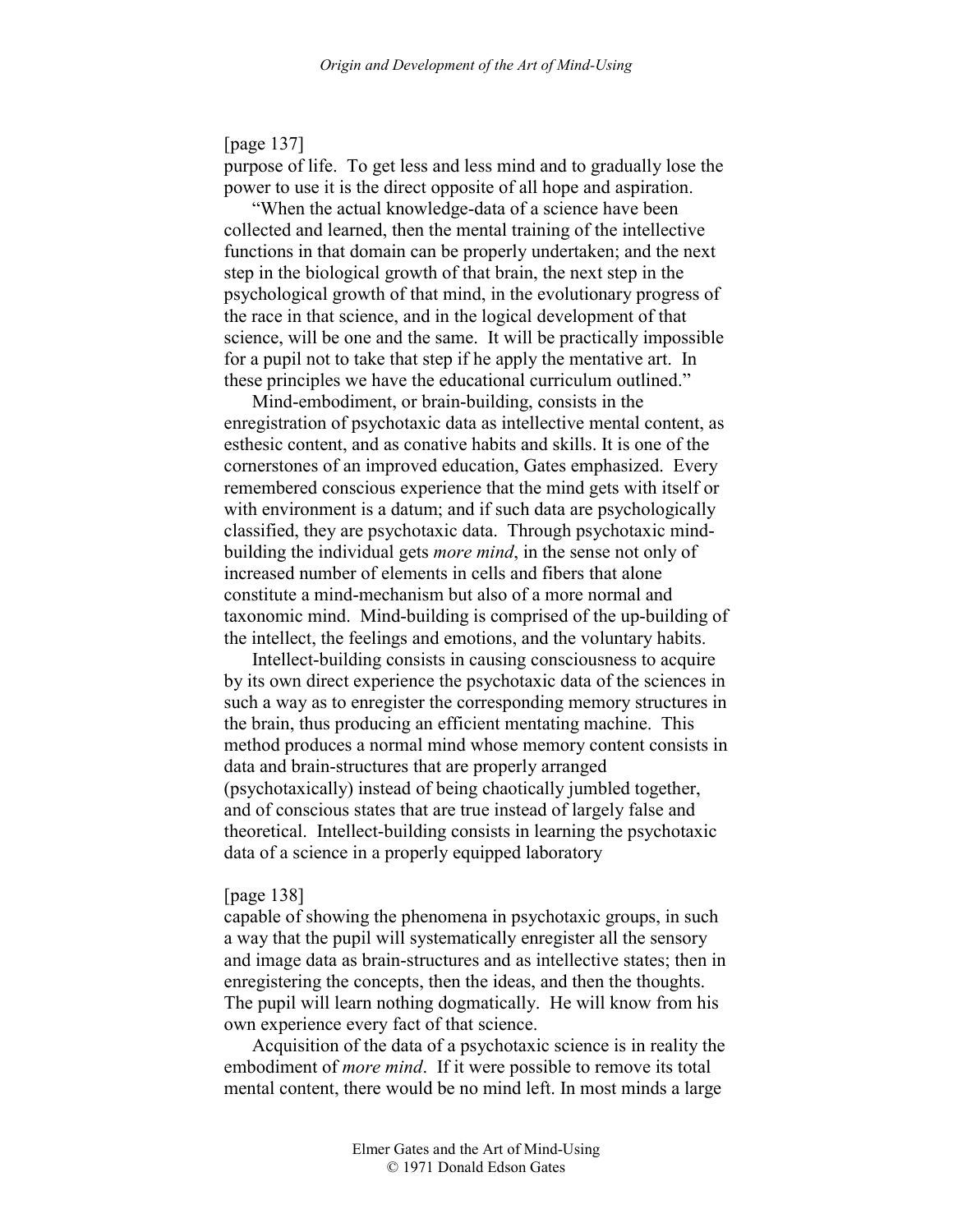part is wholly false, mythical, theoretical, and useless (or unclassified and thus not available for use). By a properly arranged pedagogic outfit of psychotaxic apparatus, his investigations convinced Gates that all the sensations, images, concepts, and ideas of a science could be inductively acquired in so short a time "that it would only arouse disbelief to say how short." No theory or hypothesis would be used; *all* known facts would be acquired; and the pupil would be skillfully familiar with all the practical technique.

Esthesis-building consists in acquiring the normal feelings, emotions, and sentiments in the same manner. Conation-training is acquiring efficiency and skill in the acts by which knowledge is applied to achieving one's purposes.

The main value of these discoveries lies in their application to an education that will fit the student for an actual life of usefulness and happiness, Gates emphasized. Before anything is ready to be taught, it must first be tested by all known methods to determine to what extent it is true. Is it a fact? And does the learning of it fit the pupil for discovering other facts, and for an everyday life? Consequently some training should consist in the art of testing knowledge as to its truth, in selecting motives as to their value, and in performing the technical part of his vocation. Then the pupil will be ready for a more direct culture of the esthesic faculty to augment the joys of life, using them as means as well as ends.

Throughout the whole course of development of the Mind

### [page 139]

Art, Gates recognized that the intellective and even the esthesic processes and states were the outgrowth of an organized and instinctive conatus that is itself an organically specialized form of a cosmic conatus. It became more and more evident that this will to live—this *vis a tergo* and *vis a fronte* of life—can be led to create still other mental faculties; that the main use of intellection is to guide this conatus in marshaling the conscious and subconscious processes; and that all processes promotive of life and truth will become pleasurable and can by training more rapidly be made so.

The diagram of the intellections earlier in this chapter shows the taxonomic range of a simple second-degree thought. If another similar one were placed beside it, and still others representing first or second-degree thoughts, the base of the pyramid would thus widen to include gradually all the phenomena of a science or one domain of nature. If the next higher superunit of a thought were discovered, it would increase the height of the pyramid, and this is the Mind Art way of extending knowledge. If the investigator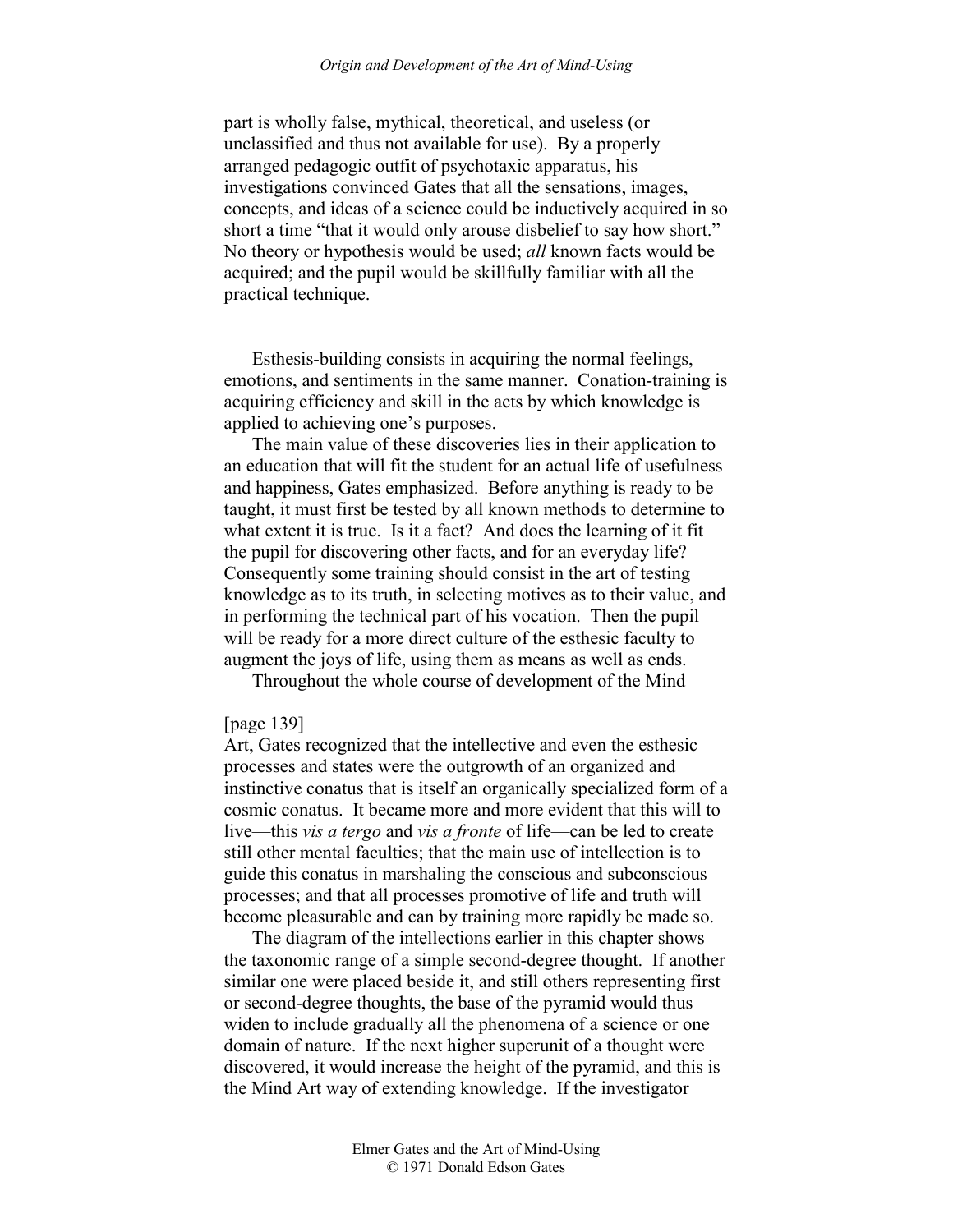were to prefer one portion of the pyramid, he would be developing his brain and mind in a one-sided manner, and results would not represent a logical or taxonomic *whole*. The whole scope of each science should, so far as possible, be developed to a uniform degree. When the pyramid of each science shall have been completed and the higher units of each combined into still higher units and finally into one generalization, there will result a philosophy. A group of mentators among whom a division of labor has taken place may, if they represent the leading minds of the world, hope to arrive at something like a true philosophy or a synthetic science, but that philosophy win extend no further than the taxonomic range of actual knowledge.

An early account of the Mind Art is given in part of a letter Gates wrote in 1883, at age twenty-four, to Dr. William T. Harris, editor of the *Journal of Speculative Philosophy* and later U.S. Commissioner of Education.

"The Mind-art or Mentative Art is the art of more skillfully using the mind in learning, demonstrating, and discovering more

# [page 140]

knowledge, in teaching and learning the sciences and arts, in making inventions and doing creative work, in enjoying and training the feelings and emotions, in acquiring the skills for any specialty, in making a livelihood, and in doing those things for which we have special tastes or ambitions, in living a longer and more complete and happier life. More especially it is the art of getting more mind and learning how to use it more effectively. It is applying the principles of evolution to the individual, and it is, (ambitious program!) taking evolution in hand and directing it. . . .

"The law of evolution is implicit in the biologic and psychologic data upon which the Mind-art is based but it is an extended conception in which the mental content is a causal factor; and the embodiment of more mind and the attainment of its own peculiar satisfaction and development of higher satisfaction are some of the goals. Mind-embodiment in one of its basic phases involves the acquisition of approximately an equal amount of knowledge from each of the sciences if one would be mentally well balanced; and being Bacon-like, the Mind-art says: 'I have taken all knowledge for my province,' and each devotee will attempt to live up to that ideal to the extent of his abilities, and will specialize in the sciences and arts which relate to his tastes, livelihood, and predilective career. The mentator will, in learning the sciences, be embodying mind intellectually; he will also wish to normalize his feelings (esthesias) and acquire a full fund of them; and he will want to acquire all the practical arts and skills insofar as he needs them in making a living and attaining his